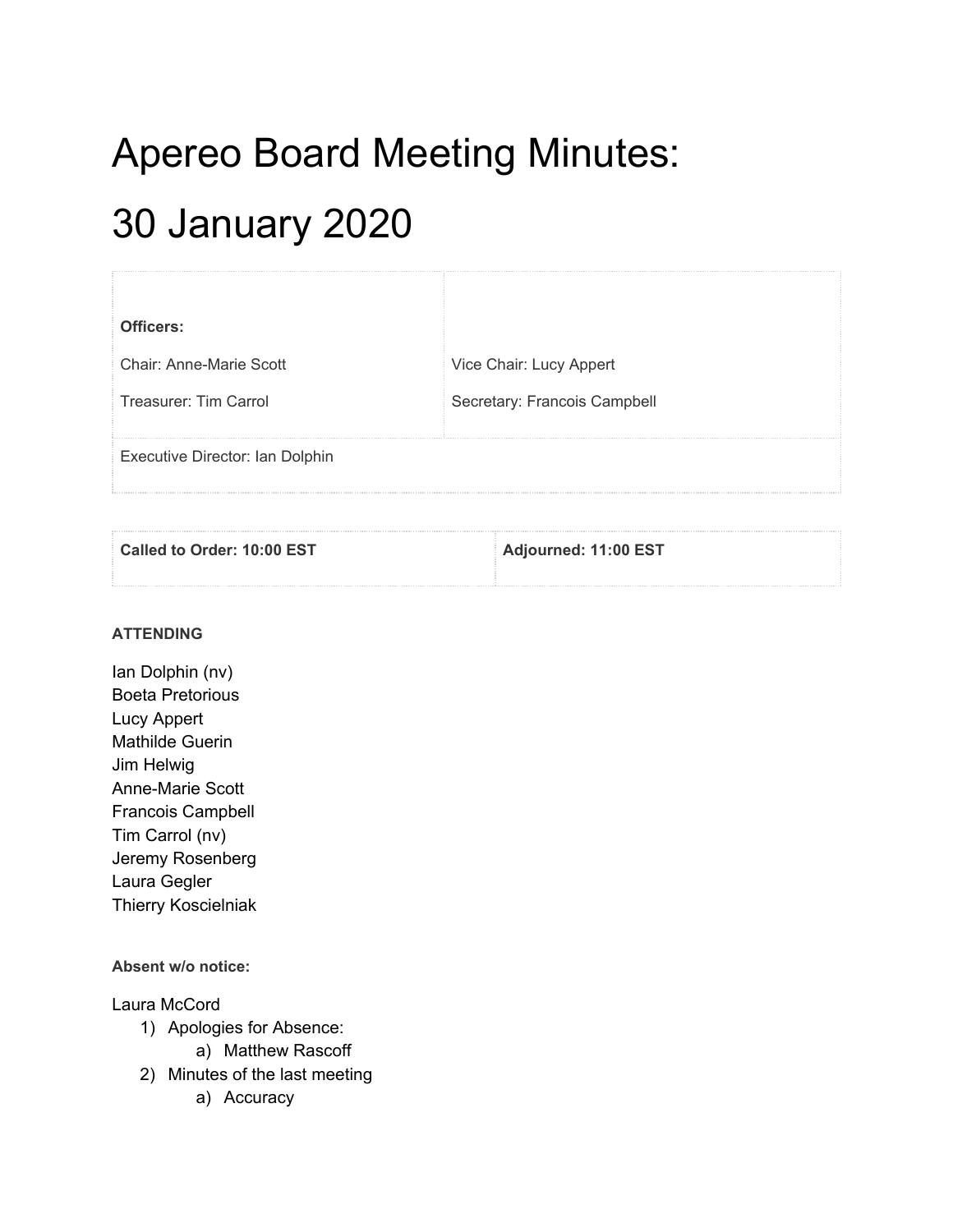- i) Jim Move to approve
- ii) Laura seconded
- b) Matters arising not on this agenda
	- i) None
- 3) Financial Reports. Linda Cooper will join the call (Rehmann's)
	- a) Audit RFP Response
		- i) Discussed response to RFP, requirements and details.
		- ii) Decision to empower the Board Finance Group to take the required actions.
	- b) Linda Cooper led discussion around the translation of the adjustment to historic Sakai accounting agreed in November 2019 into the current cash position
		- i) Discussion of further questions and required actions proceeds.
	- c) It was suggested that the Board Finance Group consider this further..
	- d) Motion to empower finance group to determine the audit period and act accordingly.
		- i) Moved, Seconded and Carried.
- 4) Incubation Working Group
	- a) OnTask Graduation Proposal [\(incubation](https://docs.google.com/document/d/1K9PArV67imeCis0vGIcWVYtdbTSQFUSOgK0QHW_bG_o/edit?usp=sharing) record)
		- i) Cheryl Brown and Ian Dolphin, have mentored OnTask through incubation. The OnTask team has done a thorough job during the incubation process and the Incubation working group has moved to graduate OnTask from Graduation.
		- ii) Motion to graduate this project from incubation. Moved, Seconded and Carried.
	- b) EDExchange
		- i) After a lengthy hiatus from incubation we are noting a lack of communication and considering next steps.
	- c) POET
		- i) Motion to withdraw POET from the Incubation process.
		- ii) Moved, Seconded and Carried.
	- d) Incubation Process amendments for review.
		- i) Changes suggested are as follows
			- (1) Updates to introductions
			- (2) Incubation timelines
			- (3) Metrics and templates
		- ii) Urgency to publish these changes as soon as possible.
		- iii) Moves to accept the changes
			- (1) Moved, Seconded and Carried.
	- e) New IWG Members Appeal
		- i) Suggest good candidates
			- (1) Is there a description of the process and expectations required of candidates.
			- (2) It will be sent on to the open list.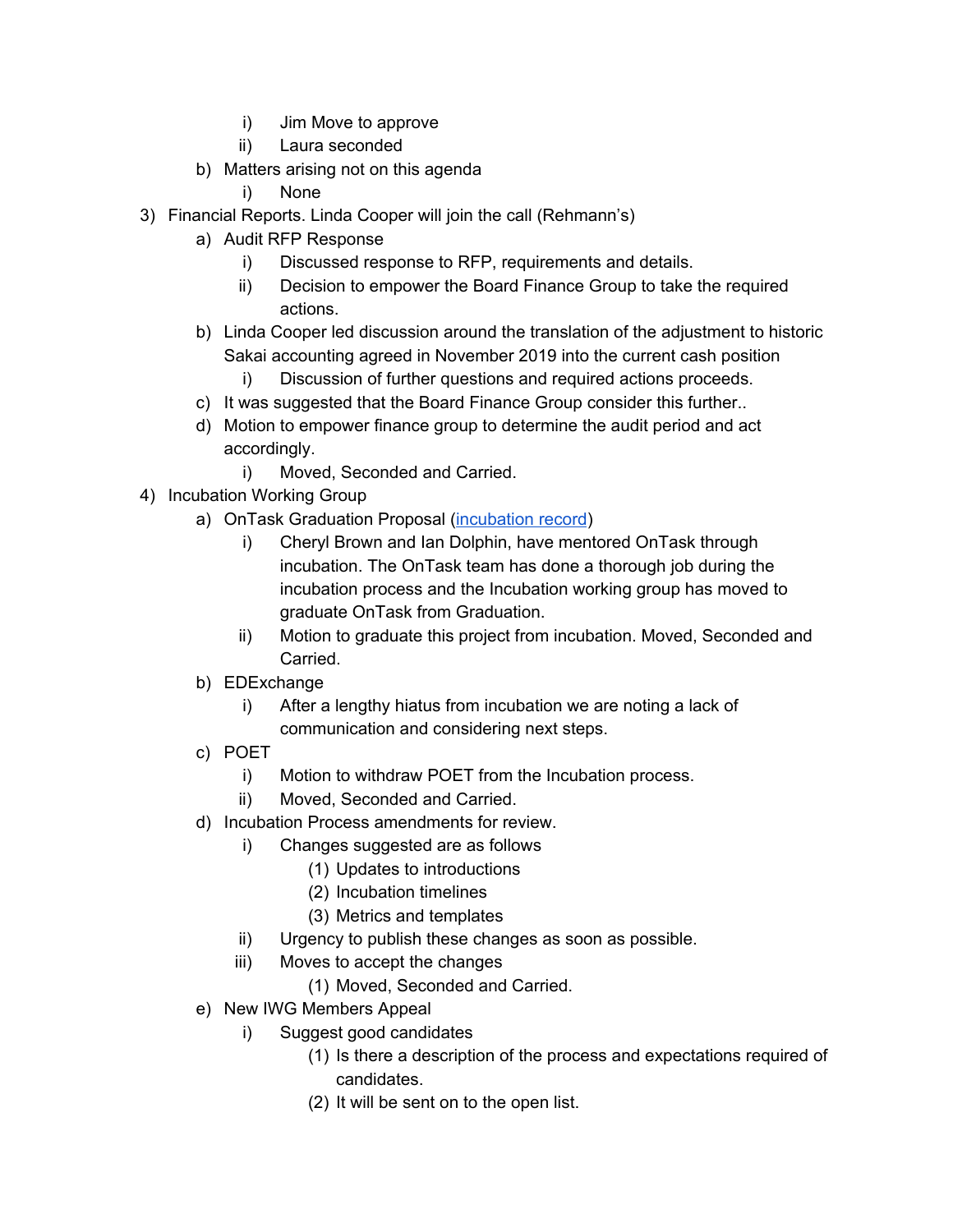- 5) Partnerships
	- a) Draft MoU with ESUP-Portail 2020
		- i) Very good meeting was held in December.
		- ii) Reviewed the MoU
		- iii) Suggest changing minuting of meeting minutes regarding a required for a less formal minuting process
		- iv) Approval
			- (1) Moved, Seconded and Carried.
	- b) Apereo/ESUP-Portail Meeting in Edinburgh, December 2019 -FYI Meeting Record DRAFT

i)

- c) Draft MoU with AXIES Progress
	- i) Comments on the list will be appreciated.
	- ii) Review on list as a result of limited time
- 6) Events
	- a) Open Apereo 2020 Status
		- i) Review on list as a result of limited time
	- b) Events Diary please add your name to those events you plan to attend
		- i) Review on list as a result of limited time
- 7) ATLAS 2020 Status
	- a) Review on list as a result of limited time
- 8) Strategic Issues Review. Which should be scheduled as priorities? **Suggest this take place by list discussion)**
	- a) Review on list as a result of limited time
- 9) Items Requested for Next Month's Agenda:
	- a) Board membership (ID)
	- b) Welcoming policy/Code of conduct addition (ID)
	- c) AXIES MoU Draft
	- d) Reworking the Apereo Values document. Checkin (ID)
	- e) Review on list as a result of limited time

### Note: Article VI (7) Quorum:

"Fifty percent (50%) of the entire Board of Directors shall constitute a quorum for the transaction of business at any meeting of the Board of Directors. The Board of Directors shall not conduct any formal actions, motions, decisions, policies or any related functions on behalf of the Foundation absent a quorum, unless specifically allowed under these Bylaws. The Directors present at a duly organized meeting of the Board of Directors may continue to do business until adjournment, notwithstanding the withdrawal of enough Directors to leave less than a quorum. Less than a quorum may adjourn any meeting of the Board of Directors."

The Board currently has 11 voting directors.

Move to adjourn: